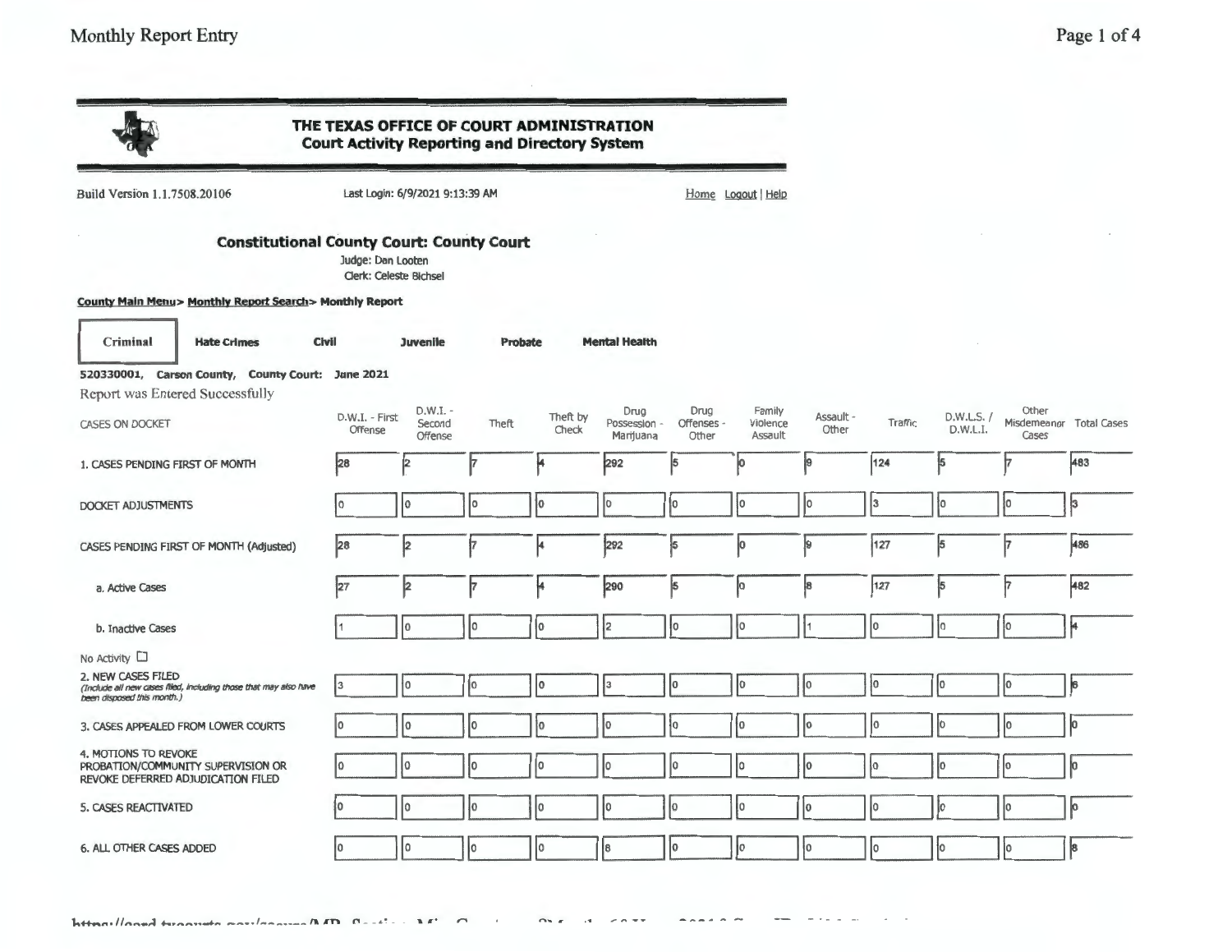| 7. TOTAL CASES ON DOCKET<br>(Equals sum of Lines 1a, 2, 3, 4, 5 & 6 above.)       | 30                        | 2                                           | 17      | ŀ                      | 301                               | ļ5                          | <b>o</b>                      | <sup>8</sup>       | 127     | $\vert$ 5              | 7                  | 496                     |
|-----------------------------------------------------------------------------------|---------------------------|---------------------------------------------|---------|------------------------|-----------------------------------|-----------------------------|-------------------------------|--------------------|---------|------------------------|--------------------|-------------------------|
| <b>8. TOTAL CASES DISPOSED</b><br>(Should equal Line 18 below.)                   | lо                        | Įо                                          | ļо      | þ                      | $\vert$ <sup>3</sup>              | þ                           | p.                            | ł1                 | 18      | Įо                     | 11                 | 13                      |
| 9. PLACED ON INACTIVE STATUS                                                      | I٥                        | ١o                                          | 10      | lо                     | 10                                | 10                          | 10                            | jо                 | 10      | Iо                     | 0                  | łо                      |
| 10. CASES PENDING END OF MONTH                                                    | 31                        | 12                                          | 17      | 4                      | 300                               | 5                           | Jо                            | 8                  | 119     | 5                      | 6                  | 487                     |
| a. Active Cases<br>(Line 7 minus the sum of Lines 8 & 9.)                         | 30                        | þ                                           | 17      | ŀ                      | 298                               | 5                           | jo                            | þ.                 | 119     | 5                      | $\vert$ 6          | 483                     |
| b. Inactive Cases<br>(Line 1b minus Line 5, plus Line 9.)                         | l1                        | Įо                                          | jо      | þ                      | þ                                 | Įо                          | Įо                            | ł1                 | þ       | Įо                     | ۱                  | 4                       |
| 11. AGE OF CASES DISPOSED<br>(Date of filing through date of disposition.)        | <b>LESS</b>               | 30 DAYS OR 31 DAYS TO 61 DAYS TO<br>60 DAYS | 90 DAYS | OVER 90<br><b>DAYS</b> | <b>TOTAL</b><br><b>CASES</b>      |                             |                               |                    |         |                        |                    |                         |
| <b>NUMBER OF CASES</b><br>(Equals total on Line 8 above.)                         |                           | lо                                          | 10      | 12                     | 13                                |                             |                               |                    |         |                        |                    |                         |
| DISPOSITIONS                                                                      | D.W.I. - First<br>Offense | D.W.I. -<br>Second<br>Offense               | Theft   | Theft by<br>Check      | Drug<br>Possession -<br>Marijuana | Drug<br>Offenses -<br>Other | Family<br>Violence<br>Assault | Assault -<br>Other | Traffic | D.W.L.S. /<br>D.W.L.I. | All Other<br>Cases | Misdemeanor Total Cases |
| 12. CONVICTIONS                                                                   |                           |                                             |         |                        |                                   |                             |                               |                    |         |                        |                    |                         |
| a. Guilty Plea or Nolo Contendere                                                 | I٥                        | Į٥                                          | I٥      | łо                     | lo.                               | I٥                          | I٥                            | Iо                 | Iо      | ļо                     | Įо                 | $ 0\rangle$             |
| b. By the Court                                                                   | I٥                        | ١o                                          | I٥      | I٥                     | ١o                                | I٥                          | ÎО                            | lо                 | Iо      | Iо                     | 10                 | <b>l</b> o              |
| c. By the Jury                                                                    | I٥                        | I٥                                          | I٥      | łо                     | lo                                | I٥                          | lo.                           | lо                 | Iо      | łо                     | Iо                 | $\mathbf{I}$            |
| 13. PLACED ON DEFERRED ADJUDICATION                                               | lo.                       | ١o                                          | I٥      | ١o                     | ł2                                | I٥                          | lo.                           | lo                 | lз      | I٥                     | lо                 | $\vert$ 5               |
| 14. ACQUITTALS                                                                    |                           |                                             |         |                        |                                   |                             |                               |                    |         |                        |                    |                         |
| a. By the Court                                                                   | 10                        | I٥                                          | I٥      | Įо                     | lo                                | lo.                         | Iо                            | Iо                 | Iо      | łо                     | I٥                 | $\mathbf{b}$            |
| b. By the Jury                                                                    | lo.                       | Ιo                                          | I٥      | I٥                     | I٥                                | I٥                          | I٥                            | Iо                 | Iо      | łо                     | lо                 | $\vert$ o               |
| 15. DISMISSALS                                                                    | I٥                        | lo                                          | lo.     | I٥                     | 1                                 | lo.                         | łо                            | İ1                 | 5       | lo.                    |                    | 8                       |
| 16. MOTIONS TO REVOKE PROBATION/COMMUNITY<br>SUPERVISION OR DEFERRED ADJUDICATION |                           |                                             |         |                        |                                   |                             |                               |                    |         |                        |                    |                         |
| a. Granted/Revoked                                                                | lo                        | lо                                          | I٥      | $ 0\rangle$            | lо                                | łо                          | Iо                            | $ 0\rangle$        | I٥      | ļо                     | 10                 | Jо                      |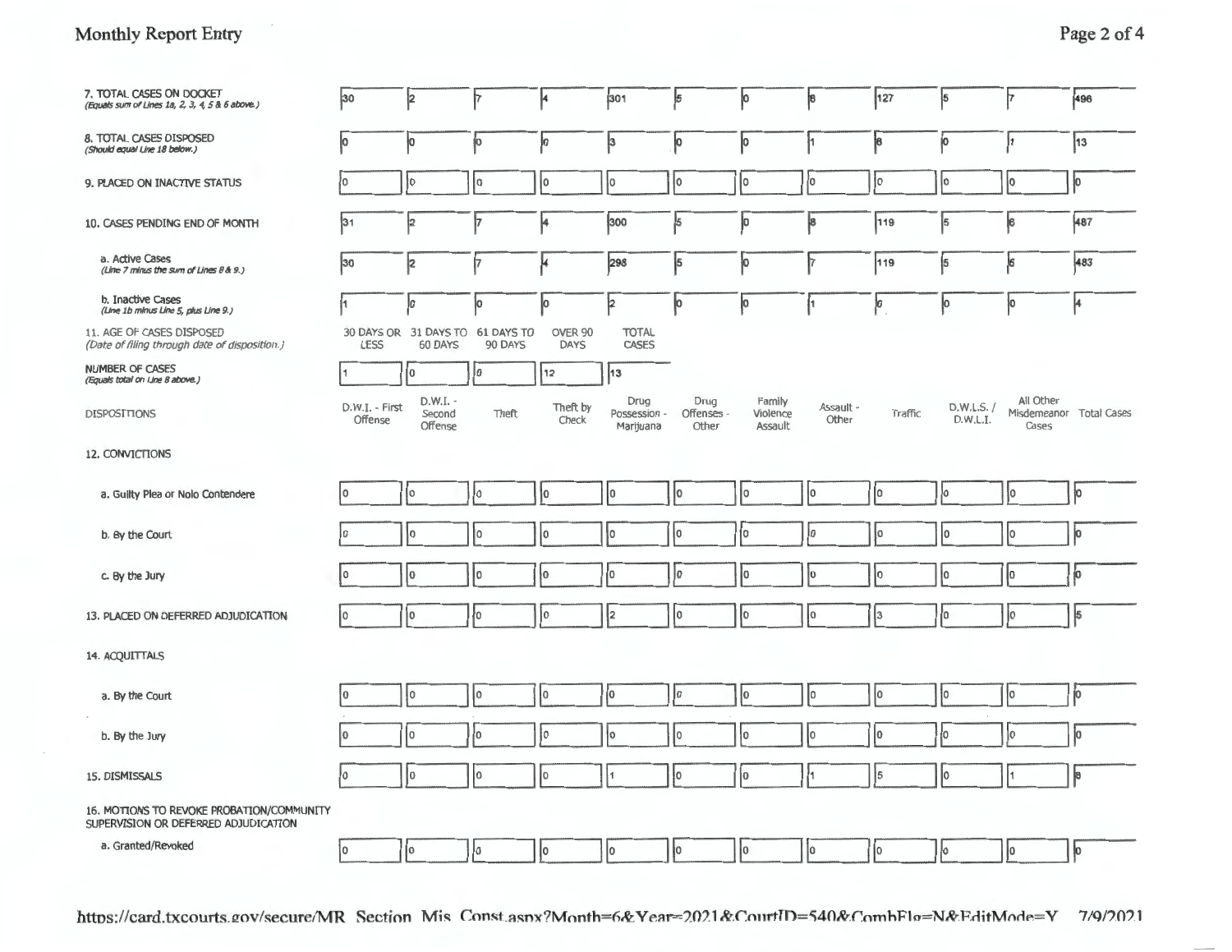| b. Denied/Continued                                              | I٥ | I٥ | I٥ | ÎО | I٥                | Iо | lo. | Jо     | Iо          | łо | $\overline{0}$ | 0         |
|------------------------------------------------------------------|----|----|----|----|-------------------|----|-----|--------|-------------|----|----------------|-----------|
| 17. ALL OTHER DISPOSITIONS                                       | O  | I٥ | l0 | ۱o | lо                | I٥ | Iо  | I٥     | 10          | łо | lо             | 0         |
| 18. TOTAL CASES DISPOSED                                         | þ  | Įо | þО | 10 | þЗ                | Įо | 10  |        | 18          | Jо |                | 13        |
| SUPPLEMENTAL INFORMATION                                         |    |    |    |    |                   |    |     | $\sim$ |             |    |                |           |
| 19. SENTENCING INFORMATION                                       |    |    |    |    |                   |    |     |        |             |    |                |           |
| a. Committed Directly to Local Jail                              | ١o | I٥ | I٥ | ł0 | Iо                | lо | łо  | l0     | $ 0\rangle$ | Iо | łо             | $\vert$ o |
| b. Probation/Community Supervision                               | I٥ | I٥ | Iо | Iо | Iо                | I٥ | I٥  | lo.    | Iо          | I٥ | 10             | jо        |
| c. Fine Only                                                     | ١o | ł٥ | ł٥ | I٥ | łо                | İ٥ | I٥  | lо     | lо          | Iо | Įо             | ļо        |
| d. Other                                                         | I٥ | 10 | Į0 | 10 | łо                | Jо | Iо  | lо     | $ 0\rangle$ | Įо | $ 0\rangle$    | o         |
| ADDITIONAL COURT ACTIVITY                                        |    |    |    |    |                   |    |     |        |             |    |                |           |
| 20. CASES IN WHICH JURY SELECTED                                 | I٥ |    |    |    |                   |    |     |        |             |    |                |           |
| 21. CASES IN WHICH MISTRIAL DECLARED                             | l٥ |    |    |    |                   |    |     |        |             |    |                |           |
| 22. MOTIONS TO SUPPRESS GRANTED OR DENIED                        | 10 |    |    |    |                   |    |     |        |             |    |                |           |
| 23. MENTAL ILLNESS/INTELLECTUAL DISABILITY<br><b>ASSESSMENTS</b> |    |    |    |    |                   |    |     |        |             |    |                |           |
| 24. COMPETENCY EXAMINATIONS REPORTS                              | l٥ |    |    |    |                   |    |     |        |             |    |                |           |
| 25. CASES SET FOR REVIEW                                         | I٥ |    |    |    |                   |    |     |        |             |    |                |           |
| 26. CASES IN WHICH ATTORNEY APPOINTED AS<br><b>COUNSEL</b>       | l٥ |    |    |    |                   |    |     |        |             |    |                |           |
| 27. CASES WITH RETAINED COUNSEL                                  | I٥ |    |    |    |                   |    |     |        |             |    |                |           |
| <b>Notes:</b>                                                    |    |    |    |    | л<br>$\checkmark$ |    |     |        |             |    |                |           |
| <b>Prepared By:</b>                                              |    |    |    |    |                   |    |     |        |             |    |                |           |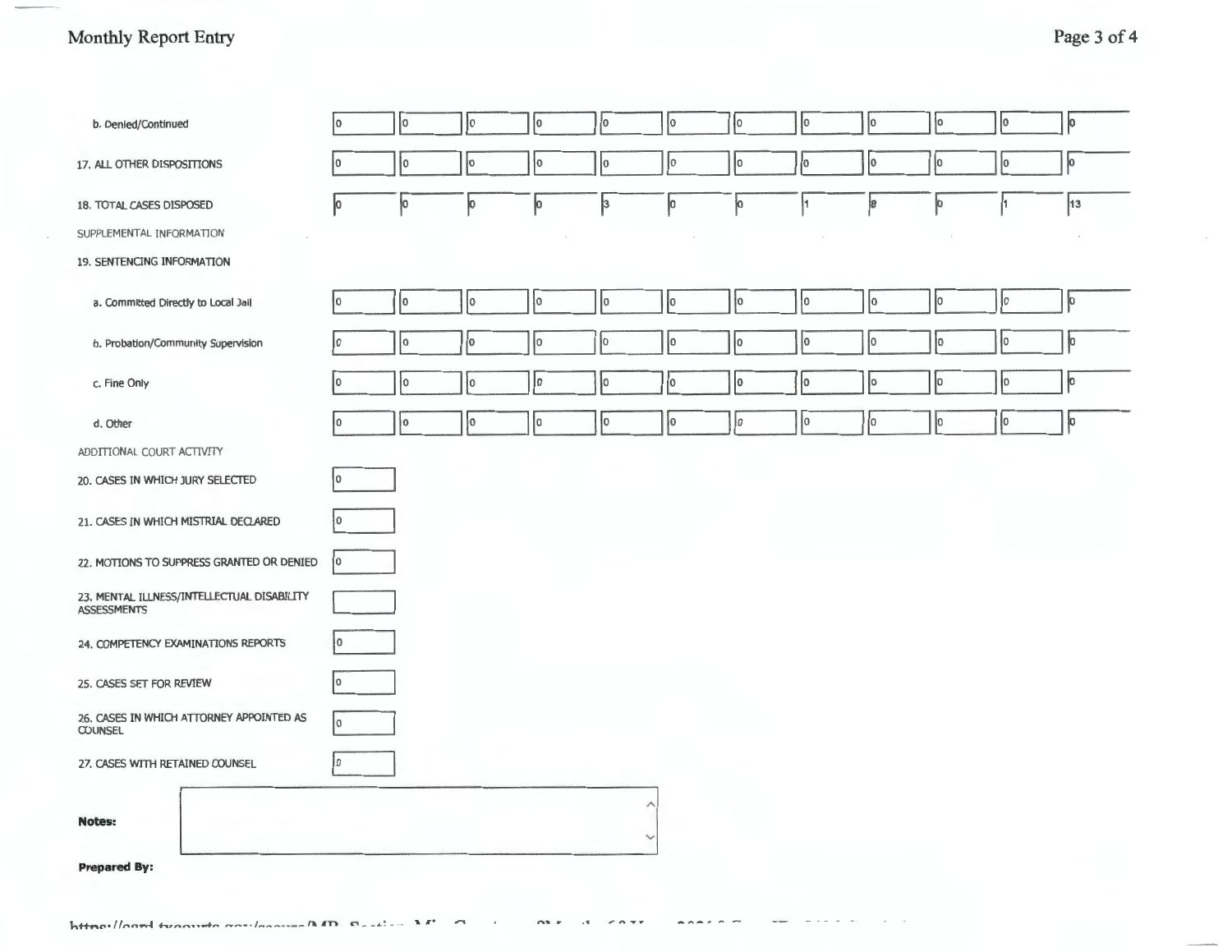Celeste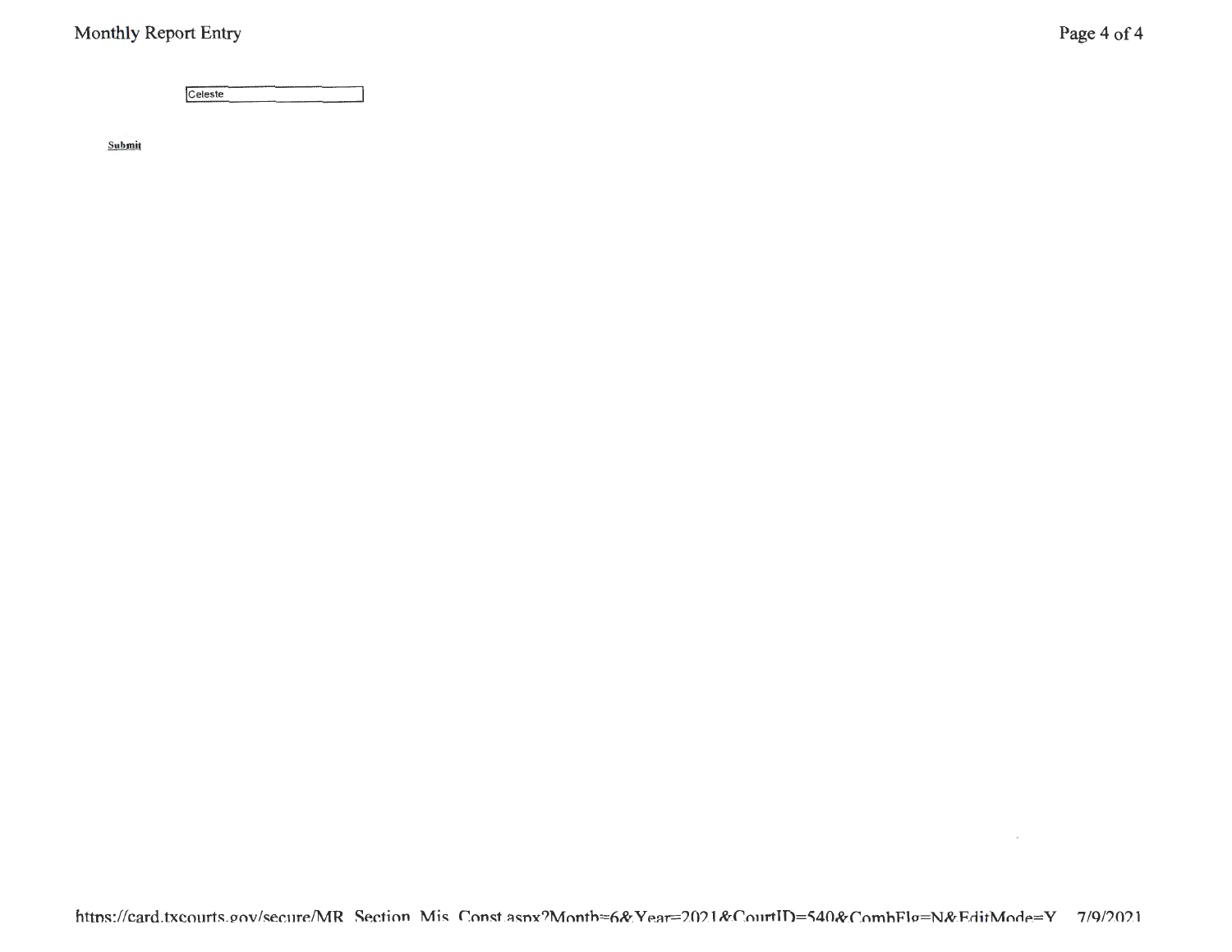| Build Version 1.1.7508.20106                            |                    |                                                             | Last Login: 6/9/2021 9:13:39 AM                    |                          |                      | Home Logout Help |
|---------------------------------------------------------|--------------------|-------------------------------------------------------------|----------------------------------------------------|--------------------------|----------------------|------------------|
|                                                         |                    | <b>Constitutional County Court: County Court</b>            | Judge: Dan Looten<br><b>Clerk: Celeste Bichsel</b> |                          |                      |                  |
| County Main Menu> Monthly Report Search> Monthly Report |                    |                                                             |                                                    |                          |                      |                  |
| <b>Criminal</b>                                         | <b>Hate Crimes</b> | <b>Civil</b>                                                | <b>Juvenile</b>                                    | Probate                  | <b>Mental Health</b> |                  |
| 520330001, Carson County, County Court:                 |                    | <b>June 2021</b>                                            |                                                    |                          |                      |                  |
|                                                         |                    | REPORT OF A REQUEST FOR A HATE CRIME FINDING                |                                                    |                          |                      |                  |
| No Activity $\square$                                   |                    | Pursuant to Texas Code of Criminal Procedure, Article 2.211 |                                                    |                          |                      |                  |
| <b>Court Name</b>                                       |                    | Case Number                                                 | Motion Request Affirmative Finding                 | Date Judgment<br>Entered |                      |                  |
|                                                         |                    | N/A                                                         | $\vee$ N/A                                         | $\checkmark$             |                      |                  |
|                                                         |                    | N/A                                                         | N/A<br>$\blacktriangledown$                        | ∨                        |                      |                  |
|                                                         |                    | N/A                                                         | N/A<br>$\blacktriangledown$                        | $\checkmark$             |                      |                  |
|                                                         |                    | N/A                                                         | N/A<br>$\checkmark$                                | $\checkmark$             |                      |                  |
|                                                         |                    | N/A                                                         | N/A<br>$\blacktriangledown$                        | $\checkmark$             |                      |                  |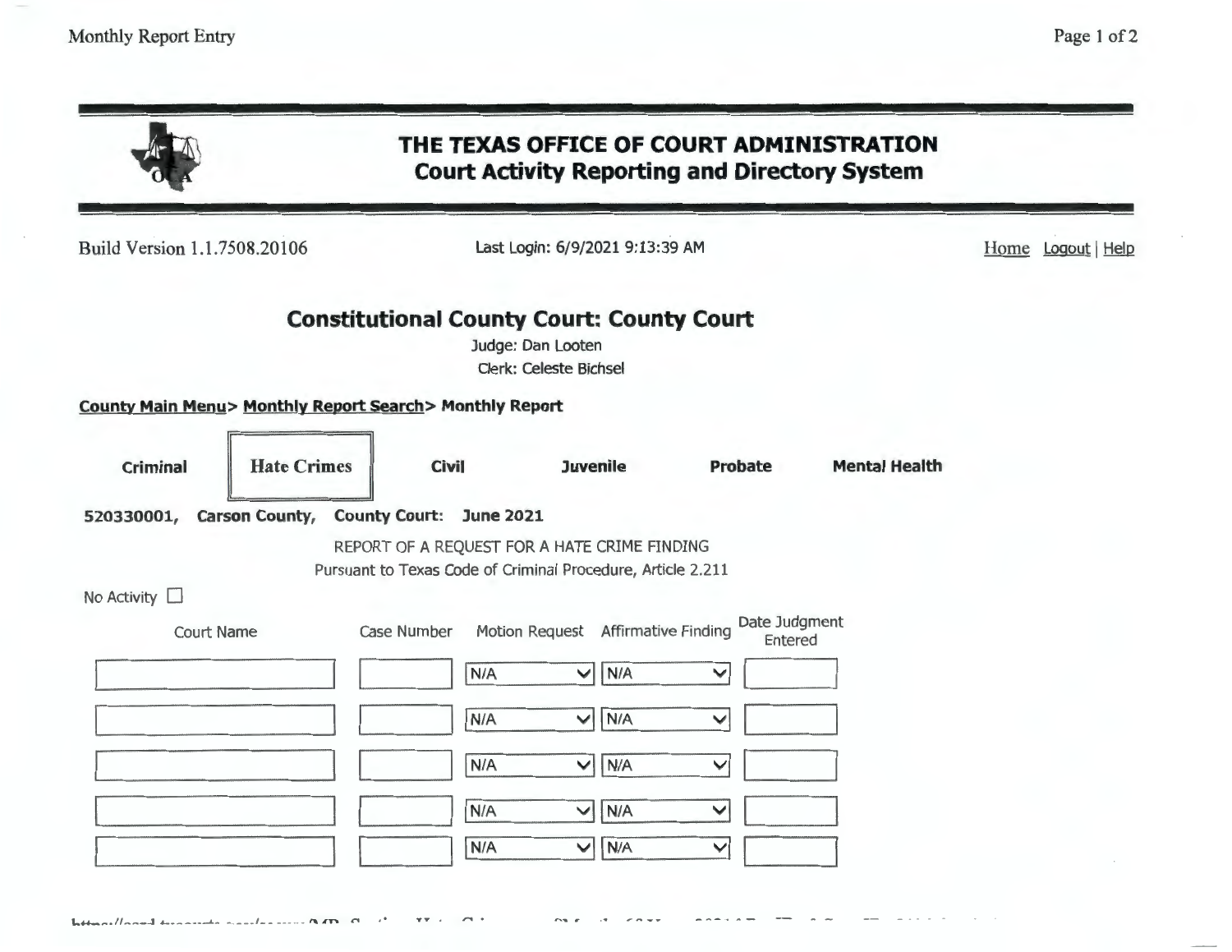|                     | N/A<br>N/A<br>$\checkmark$<br>$\checkmark$ |
|---------------------|--------------------------------------------|
| <b>Notes:</b>       |                                            |
| <b>Prepared By:</b> | Celeste Bichsel                            |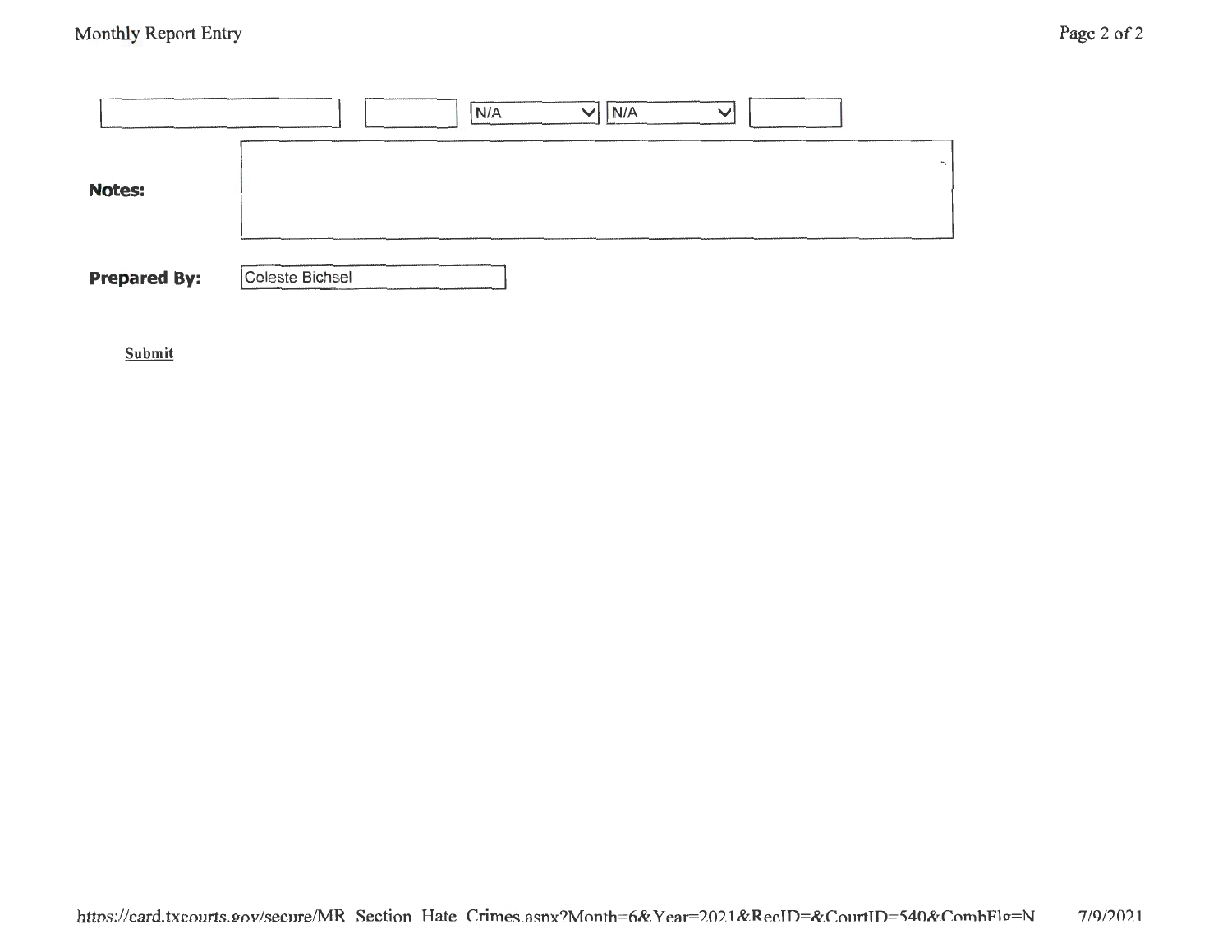|                                                                                                        |                |                    |        |                 |                                             |          | THE TEXAS OFFICE OF COURT ADMINISTRATION<br><b>Court Activity Reporting and Directory System</b> |                                  |                    |                      |                  |                         |                              |        |                   |                    |             |          |                                                 |
|--------------------------------------------------------------------------------------------------------|----------------|--------------------|--------|-----------------|---------------------------------------------|----------|--------------------------------------------------------------------------------------------------|----------------------------------|--------------------|----------------------|------------------|-------------------------|------------------------------|--------|-------------------|--------------------|-------------|----------|-------------------------------------------------|
| Build Version 1.1.7508.20106                                                                           |                |                    |        |                 | Last Login: 6/9/2021 9:13:39 AM             |          |                                                                                                  |                                  |                    |                      |                  | Home Logout Help        |                              |        |                   |                    |             |          |                                                 |
|                                                                                                        |                |                    |        |                 | Judge: Dan Looten<br>Clerk: Celeste Bichsel |          | <b>Constitutional County Court: County Court</b>                                                 |                                  |                    |                      |                  |                         |                              |        |                   |                    |             |          |                                                 |
| County Main Menu> Monthly Report Search> Monthly Report                                                |                |                    |        |                 |                                             |          |                                                                                                  |                                  |                    |                      |                  |                         |                              |        |                   |                    |             |          |                                                 |
| Criminal                                                                                               |                | <b>Hate Crimes</b> |        | Civil           |                                             | Juvenile | Probate                                                                                          |                                  |                    | <b>Mental Health</b> |                  |                         |                              |        |                   |                    |             |          |                                                 |
| 520330001, Carson County, County Court: June 2021<br>Report was Entered Successfully                   |                |                    |        |                 |                                             |          |                                                                                                  |                                  |                    |                      |                  |                         |                              |        |                   |                    |             |          |                                                 |
|                                                                                                        |                |                    |        |                 |                                             |          |                                                                                                  |                                  | Delinquent Conduct |                      |                  |                         |                              |        |                   |                    |             |          | <b>Total Delinquent</b><br><b>Conduct Cases</b> |
| <b>CASES ON DOCKET</b>                                                                                 | <b>C.I.N.S</b> | Capital Murder     | Murder | Other Homicides | Agg. Assault or<br>Attempted Murder         | Assault  | Indecency with or<br>Sexual Assault of a<br>Child                                                | Aggravated Robbery<br>or Robbery | Burglary           | Theft                | Automobile Theft | Felony Drug<br>Offenses | Misdemeanor Drug<br>Offenses | D.W.L. | Contempt of Court | All Other Offenses | Total Cases | Felonies | Misdemeanors                                    |
| 1. CASES<br>PENDING FIRST                                                                              |                |                    |        |                 |                                             |          | $\omega$                                                                                         |                                  |                    |                      |                  |                         |                              |        |                   |                    |             |          |                                                 |
| OF MONTH<br>(Should equal cases<br>pending end of<br>previous month.<br>Sum of Lines 1a and<br>$1b.$ ) | ļо             | łо                 | Įо     | Įо              | 0                                           | 1        | ļ0                                                                                               | þО.                              | þ                  | þ                    | ļо               | ļо                      | р                            | jо     | þ                 | 4                  | 5           | Įо       | 1                                               |
| <b>DOCKET</b><br><b>ADJUSTMENTS</b>                                                                    | łО             | ÌО                 | I٥     | I٥              | I٥                                          | 10       | 10                                                                                               | Iо                               | łо                 | I٥                   | ł0               | I٥                      | Iо                           | lо     | lo.               | $-1$               | -1          | 10       | 10                                              |
| <b>CASES PENDING</b><br><b>FIRST OF</b><br><b>MONTH</b><br>(Adjusted)                                  | łо             | Iо                 | ю      | lо              | ю                                           | 1        | IO.                                                                                              | ю                                | ю                  | Iо                   | Iо               |                         | Įо                           | 10     | Įо                | h                  |             | Jо       | þ1                                              |
| a. Active Cases                                                                                        | łо             | lо                 | łо     | lо              | lо                                          |          | ю                                                                                                | ю                                | Įо                 | Ю                    | Įо               | Ю                       | ю                            | jо     | Įо                | 3                  |             | jo.      | ļ1                                              |
| b. Inactive<br>Cases                                                                                   | lо             | I٥                 | O      | I٥              | I٥                                          | l0       | Iо                                                                                               |                                  | łо                 | 10                   | I٥               | l٥                      | l0                           | Jо     | lо                | lо                 | In          | 1o       | I٥                                              |
| No Activity LI<br>2. NEW<br>PETTTIONS FOR<br><b>ADJUDICATION</b><br><b>FILED</b>                       | lо             | I٥                 | lo.    | I٥              | lo                                          | 10       | Iо                                                                                               | lo                               | 10                 | I٥                   | 10               | I٥                      | I٥                           | łо     | Iо                | Iо                 | łо          | l٥       | 1o                                              |

 $\overline{a}$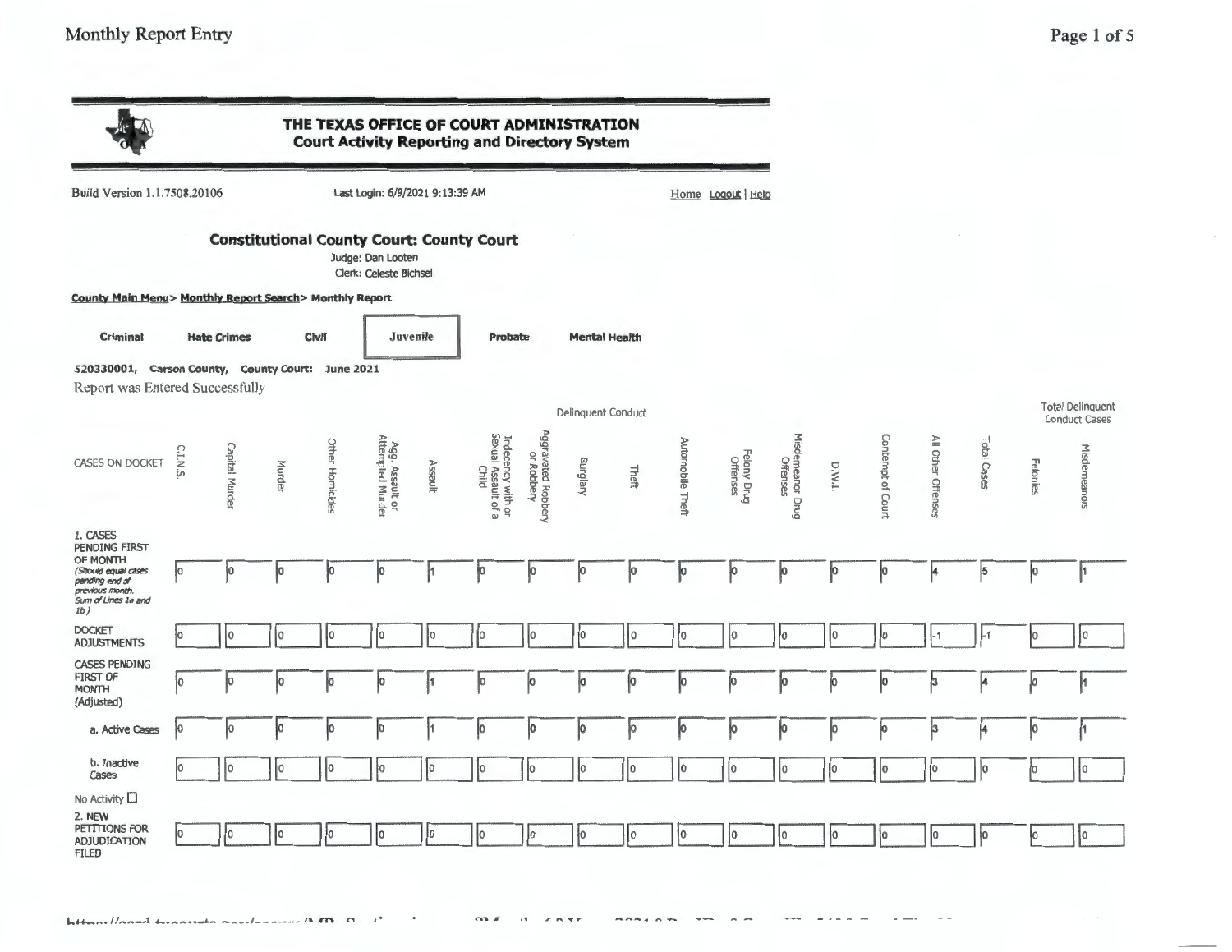| 3. NEW<br>PETITIONS/<br><b>MOTIONS FILED</b><br>FOR TRANSFER<br><b>TO ADULT</b><br>CRIMINAL<br><b>COURT</b> |          | 0              | ļо     | ١o                         | ł٥                                  | ΙO            | łо                                                | Įо                               | 10                 | I٥            | lo                      | I٥                      | I٥                           | ١o     | I٥                | lo.                | ю           | Iо       | <b>O</b>                                        |
|-------------------------------------------------------------------------------------------------------------|----------|----------------|--------|----------------------------|-------------------------------------|---------------|---------------------------------------------------|----------------------------------|--------------------|---------------|-------------------------|-------------------------|------------------------------|--------|-------------------|--------------------|-------------|----------|-------------------------------------------------|
| 4. MOTIONS TO<br>MODIFY,<br><b>ENFORCE OR</b><br>PROCEED FILED                                              | l٥       | ١o             | I٥     | ١o                         | I٥                                  | lо            | I٥                                                | łо                               | I٥                 | I٥            | I٥                      | I٥                      | l0                           | I٥     | I٥                | I٥                 | 10          | I٥       | 1o                                              |
| 5. CASES<br>REACTIVATED                                                                                     | Jo.      | I٥             | I٥     | łо                         | 10                                  | I٥            | I٥                                                | łо                               | Iо                 | 10            | I٥                      | I٥                      | Iо                           | I٥     | Ιo                | łО                 | ю           | I٥       | I٥                                              |
| <b>6. ALL OTHER</b><br><b>CASES ADDED</b>                                                                   | lo       | ŀ٥             | łо     | lо                         | łо                                  | IО            | I٥                                                | Iо                               | łо                 | 10            | lo                      | I0                      | łо                           | I٥     | Iо                | I٥                 | łо          | I٥       | I٥                                              |
| 7. TOTAL CASES<br>ON DOCKET<br>(Equals sum of Lines<br>1a, 2, 3, 4, 5 & 6<br>above.)                        | ļо       | 10             | Įо     | ю                          | ĮО                                  |               | р                                                 | ļо                               | þ                  | Įо            | łо                      | ļо                      | lо                           | Įо     | 10                | 3                  | 4           | þ        | H                                               |
| 8. TOTAL CASES<br><b>ADJUDICATED</b>                                                                        | þ        | Jо             | Įо     | Ĵо                         | łо                                  | Iо            | Įо                                                | ۱o                               | Jо                 | ļо            | łо                      | 10                      | 0                            | łо     | Įо                | lо                 | p           | Įо       | lо                                              |
| 9. CASES<br><b>PLACED ON</b><br><b>INACTIVE</b><br><b>STATUS</b>                                            | I٥       | I٥             | I٥     | lo.                        | I٥                                  | Iо            | I٥                                                | Iо                               | jо                 | I٥            | I٥                      | I٥                      | $ 0\rangle$                  | I٥     | Į0                | 10                 | ю           | Iо       | I٥                                              |
| 10. CASES<br><b>PENDING END</b><br>OF MONTH<br>(Sum of Lines 10a<br>and 10b below.)                         | łо       | ļо             | Įо     | Jо                         | 10                                  |               | 10                                                | ļо                               | Įо                 | Įо            | 10                      | ļо                      | Įо                           | Įо     | Įо                | ļЗ                 | k.          | Įо       | ļ1                                              |
| a. Active Cases<br>(Equals Line 7 minus<br>the sum of Lines 8 &<br>9.)                                      | Iо       | Įо             | þ      | Jо                         | Įо                                  |               | <b>O</b>                                          | ļо                               | ļо                 | þ             | Įо                      | o                       | ļо                           | Jо     | łо                | ļз.                | 4           | Įо       | ł1                                              |
| b. Inactive<br>Cases<br>(Equals Line 1b)<br>minus Line 5 plus<br>Line 9.)                                   | lо       | łо             | Įо     | łо                         | ĮО                                  | łо            | Jо                                                | łо                               | łо                 | Jо            | ю                       | 10                      | łо                           | Įо     | łо                | 10                 | jo          | Įо       | łо                                              |
| 11. AGE OF CASES ADJUDICATED                                                                                |          |                |        | 30 OR FEWER<br><b>DAYS</b> |                                     | 31 TO 90 DAYS |                                                   | 91 TO 180 DAYS                   |                    | OVER 180 DAYS |                         | TOTAL CASES             |                              |        |                   |                    |             |          |                                                 |
| <b>NUMBER OF CASES</b><br>(Must equal total cases adjudicated in Line 8.)                                   |          |                |        | lo.                        | lo.                                 |               | Iо                                                |                                  | I٥                 |               | Įо                      |                         |                              |        |                   |                    |             |          |                                                 |
|                                                                                                             |          |                |        |                            |                                     |               |                                                   |                                  | Delinquent Conduct |               |                         |                         |                              |        |                   |                    |             |          | <b>Total Delinquent</b><br><b>Conduct Cases</b> |
| ADJUDICATION                                                                                                | C.I.N.S. | Capital Murder | Murder | Other Homicides            | Agg. Assault or<br>Attempted Murder | Assault       | Indecency with or<br>Sexual Assault of a<br>Child | Aggravated Robbery<br>or Robbery | Burglary           | Theft         | <b>Automobile Theft</b> | Felony Drug<br>Offenses | Misdemeanor Drug<br>Offenses | D.W.I. | Contempt of Court | All Other Offenses | Total Cases | Felonies | Misdemeanors                                    |
| 12. FINDINGS<br>OF DELINQUENT<br><b>CONDUCT OR</b><br>CINC                                                  |          |                |        |                            |                                     |               |                                                   |                                  |                    |               |                         |                         |                              |        |                   |                    |             |          |                                                 |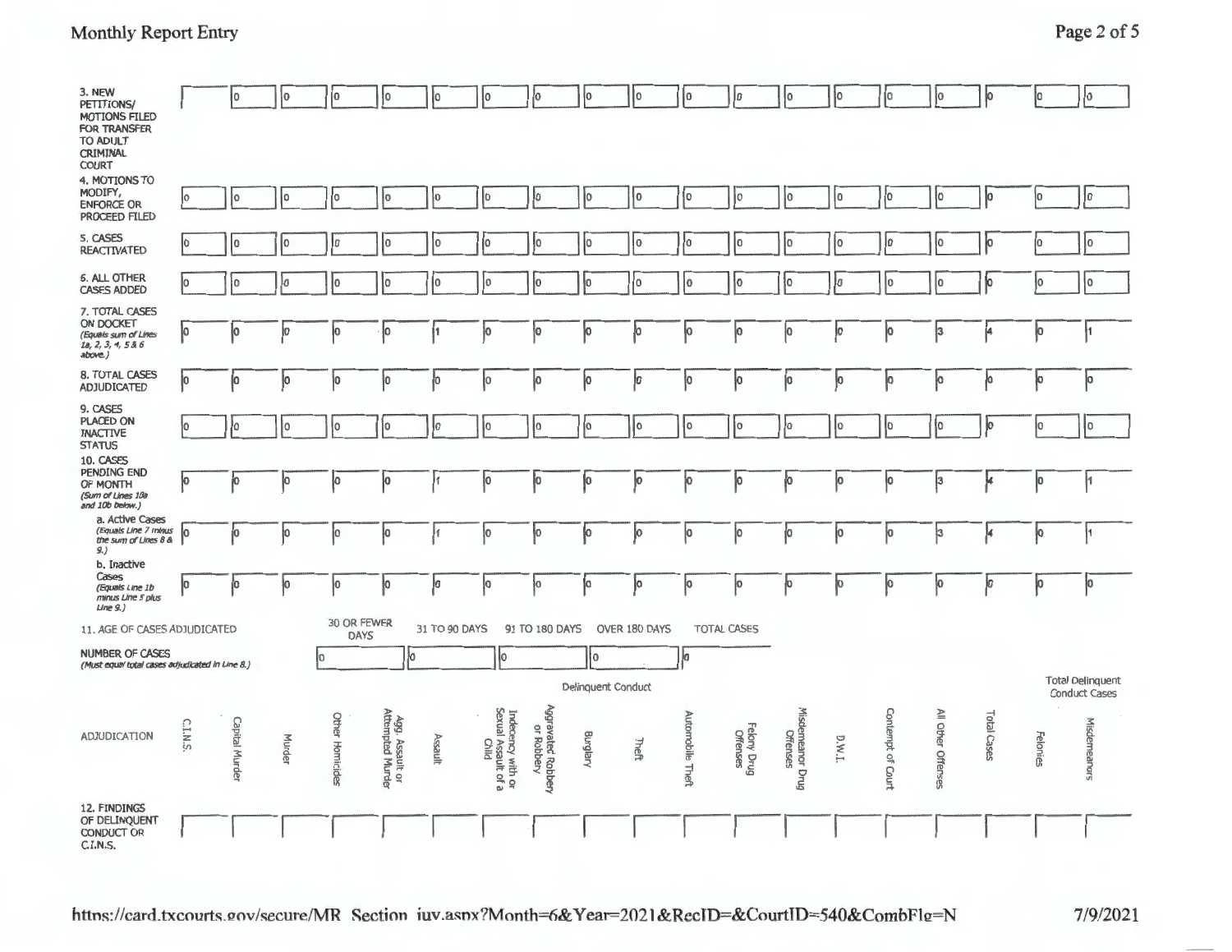| <b>Monthly Report Entry</b> | Page 3 of 5 |
|-----------------------------|-------------|
|                             |             |
|                             |             |

| a. Plea of True                                                                | łо          | 10             | łо              | Iо             | 10 | jо          | Iо | Iо | ļо | I٥ | 10          | 10 | łо | 10 | łО | Įо | ю  | 10  | $ 0\rangle$ |
|--------------------------------------------------------------------------------|-------------|----------------|-----------------|----------------|----|-------------|----|----|----|----|-------------|----|----|----|----|----|----|-----|-------------|
| b. By the Court                                                                | 10          | 10             | I٥              | Iо             | łО | lо          | lо | 10 | 10 | ł٥ | I٥          | łО | 10 | Jо | 10 | 10 | Įо | 10  | 10          |
| c. By the Jury                                                                 | I٥          | 10             | 10              | I٥             | Iо | lо          | Iо | Iо | I٥ | I٥ | I٥          | ıо | lо | I٥ | 10 | 10 | łо | lo. | 10          |
| 13. DEFERRED<br><b>PROSECUTION</b>                                             | lo.         | Iо             | I٥              | Iо             | 10 | lo          | 10 | 10 | 10 | I٥ | I٥          | 10 | I٥ | Įо | 10 | Įо | ļо | ١o  | lo.         |
| 14.<br>TRANSFERRED<br><b>TO ADULT</b><br><b>CRIMINAL</b><br><b>COURT</b>       |             | 10             | 10              | łо             | I٥ | lo.         | lо | lо | 10 | 10 | $ 0\rangle$ | 10 | Įо | ļо | 10 | lо | þ  | 10  | 0           |
| 15. FINDINGS<br>OF NO<br><b>DELINQUENT</b><br><b>CONDUCT OR</b><br>NO C.I.N.S. |             |                |                 |                |    |             |    |    |    |    |             |    |    |    |    |    |    |     |             |
| a. By the Court                                                                | I٥          | $\overline{0}$ | I٥              | ١o             | 10 | jо          | 10 | lо | 10 | 0  | 10          | 10 | ļО | Į0 | 10 | lо | 10 | lo. | ł0          |
| b. By the Jury                                                                 | Įо          | 10             | I٥              | łо             | lо | łО          | Iо | 10 | łО | 10 | I٥          | 10 | łо | łо | łО | 10 | 10 | 0   | 10          |
| 16. DISMISSALS<br>(Including cases<br>dismissed without<br>any adjudication.)  | I٥          | 10             | 10              | Iо             | Iо | Įо          | Į0 | łО | 10 | 0  | 10          | łО | I٥ | I٥ | 10 | 10 | ю  | ٥   | I٥          |
| 17. MOTIONS<br>TO MODIFY<br><b>DISPOSITION</b>                                 |             |                |                 |                |    |             |    |    |    |    |             |    |    |    |    |    |    |     |             |
| a. Denied                                                                      | ł٥          | l0             | 10 <sup>1</sup> | Iо             | łо | lо          | Iо | lо | 10 | 10 | I٥          | I٥ | 10 | ıо | I٥ | łо | łо | ١o  | lo.         |
| b. Granted                                                                     | lo          | I٥             | łо              | ł٥             | I٥ | $ 0\rangle$ | Iо | łо | ł0 | 10 | 10          | I٥ | 10 | łо | łо | 10 | Įо | I٥  | łо          |
| 18. ALL OTHER<br>ADJUDICATIONS/<br><b>FINDINGS</b>                             | 0           | I٥             | 10              | 10             | Iо | 10          | Ю  | ю  | 10 | 10 | Iо          | I٥ | Iо | I٥ | I٥ | 10 | ю  | 0   | I٥          |
| 19. TOTAL<br><b>CASES</b><br>ADJUDICATED<br><b>DISPOSITION</b>                 | łо          | ļо             | Įо              | ļО             | 10 | þ           | ю  | O  | łо | Ю  | Ю           | 10 | 10 | ю  | łО | ю  | Ю  | ļО  | O           |
| 20. CASES WITH<br><b>FINDINGS OF</b><br><b>DELINQUENT</b><br>CONDUCT/C.I.N.S.  |             |                |                 |                |    |             |    |    |    |    |             |    |    |    |    |    |    |     |             |
| a. Probation<br>Granted                                                        |             |                |                 |                |    |             |    |    |    |    |             |    |    |    |    |    |    |     |             |
| 1) Determinate<br>Sentence<br>Probation                                        |             | 10             | łо              | $\overline{0}$ | Įо | 10          | 10 | lо | 10 | lo | I٥          | I٥ | 10 | Jо | Iо | 10 | jо | l0  | Jо          |
| 2) All Other<br>Probation                                                      | $\mathbf 0$ | I٥             | I٥              | łО             | lо | 10          | Iо | łо | I٥ | łо | I٥          | I٥ | łо | Iо | Iо | łо | jо | 10  | I٥          |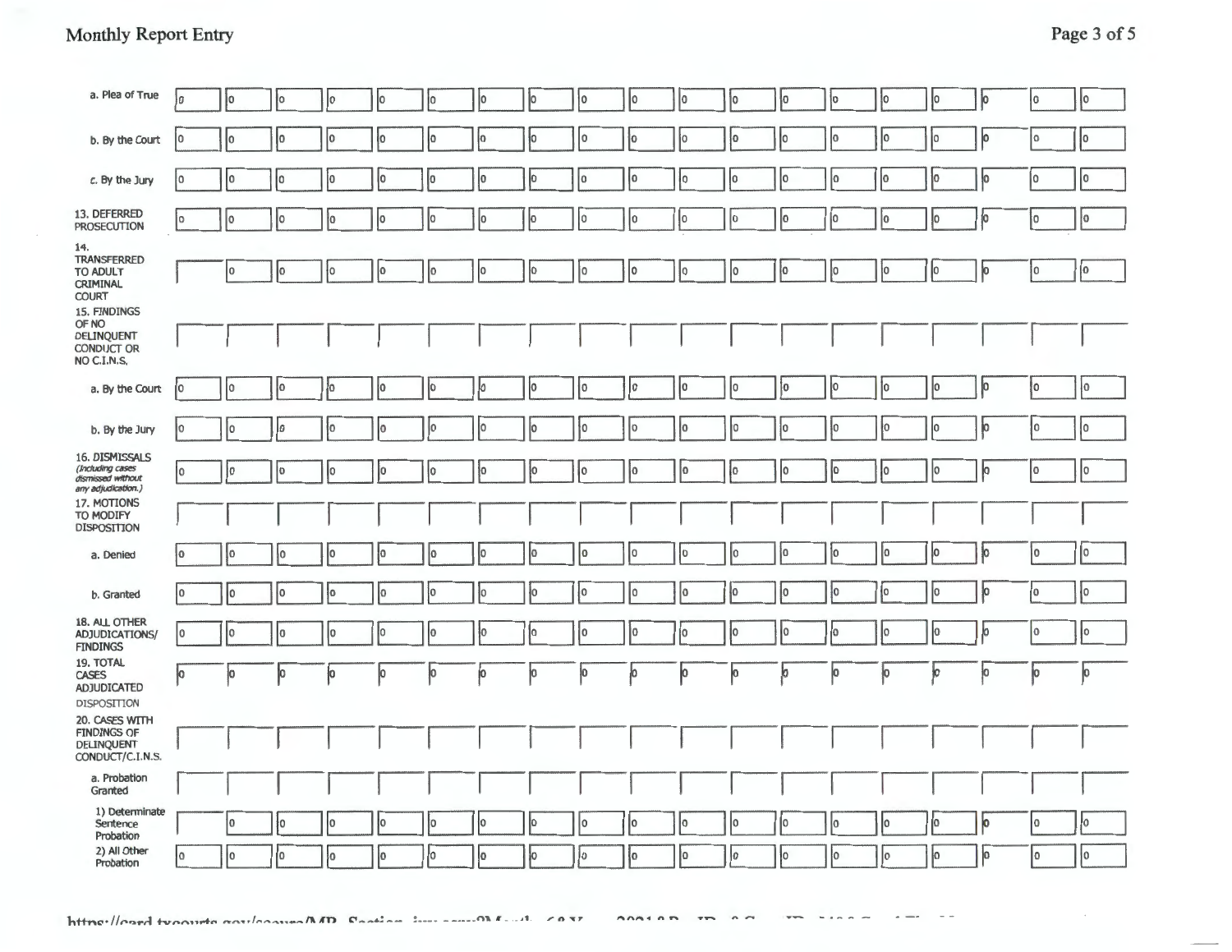## Monthly Report Entry Page 4 of 5

| b. Committed to<br>TJJD or Secure<br>Correctional<br>Facility                           |    |    |    |     |                |                                    |    |    |    |             |     |             |          |        |    |                |     |     |     |
|-----------------------------------------------------------------------------------------|----|----|----|-----|----------------|------------------------------------|----|----|----|-------------|-----|-------------|----------|--------|----|----------------|-----|-----|-----|
| 1) Determinate<br>Sentence                                                              |    | I٥ | 0  | I٥  | I٥             | I٥                                 | Iо | łо | I٥ | l0          | l0. | Ιo          | İ٥       | IО     | ıо | łо             | lо  | 10  | I٥  |
| 2) Indeterminate<br>Sentence                                                            |    | I٥ | I٥ | lo  | I٥             | lо                                 | lО | 10 | łо | I٥          | lo  | lо          | Iо       | I٥     | 10 | 10             | Jо  | O   | I٥  |
| c. Final<br>Judgment<br><b>Without Any</b><br>Disposition                               | Iо | I٥ | I٥ | łо  | ļо             | Įо                                 | 10 | 10 | łо | I٥          | Įо  | I٥          | I٥       | Iо     | 10 | lо             | þ   | I٥  | 0   |
| 21. CASES IN<br>WHICH MOTION<br>TO MODIFY<br><b>DISPOSITION</b><br><b>GRANTED</b>       |    |    |    |     |                |                                    |    |    |    |             |     |             |          |        |    |                |     |     |     |
| a. Probation<br>Revoked, Child<br>Sent to TJJD or<br>Secure<br>Correctional<br>Facility |    | ١o | I٥ | I٥  | łО             | lо                                 | łо | İО | ۱٥ | I٥          | lo. | ١o          | lo.      | łо     | Iо | $\overline{0}$ | ło. | lo. | lo. |
| b. All Other<br><b>Dispositions</b>                                                     | O  | 0  | Iо | I٥  | 10             | lо                                 | ļо | lo | 0  | $ 0\rangle$ | 0   | $ 0\rangle$ | <b>O</b> | 0      | 10 | $ 0\rangle$    | þ   | 0   | o   |
| ADDITIONAL COURT ACTIVITY                                                               |    |    |    |     | C.I.N.S. CASES | DELINQUENT<br><b>CONDUCT CASES</b> |    |    |    |             |     |             |          |        |    |                |     |     |     |
| 22. GRAND JURY APPROVALS (DETERMINATE<br>SENTENCE PROCEEDINGS)                          |    |    |    |     |                | 0                                  |    |    |    |             |     |             |          |        |    |                |     |     |     |
| 23. RELEASE OR TRANSFER HEARINGS HELD<br>(DETERMINATE SENTENCE PROCEEDINGS)             |    |    |    |     |                | Iо                                 |    |    |    |             |     |             |          |        |    |                |     |     |     |
| 24. DETENTION HEARINGS CONDUCTED                                                        |    |    |    | łо  |                | Iо                                 |    |    |    |             |     |             |          |        |    |                |     |     |     |
| 25. CASES SET FOR REVIEW                                                                |    |    |    | lo. |                | lo.                                |    |    |    |             |     |             |          |        |    |                |     |     |     |
| 26. CHAPTER 55 PROCEEDINGS HELD<br>(COMPETENCY HEARINGS)                                |    |    |    | lо  |                | Įо                                 |    |    |    |             |     |             |          |        |    |                |     |     |     |
| 27. MOTIONS TO SUPPRESS GRANTED OR<br><b>DENIED</b>                                     |    |    |    | lо  |                | ÌО                                 |    |    |    |             |     |             |          | $\sim$ |    |                |     |     |     |
| 28. APPLICATIONS FOR SEALING RECORDS FILED 0                                            |    |    |    |     |                | Iо                                 |    |    |    |             |     |             |          |        |    |                |     |     |     |
| 29. MOTIONS FOR SEX OFFENDER<br>UNREGISTRATION OR DEREGISTRATION FILED                  |    |    |    | Iо  |                | Iо                                 |    |    |    |             |     |             |          |        |    |                |     |     |     |
| 30. CASES IN WHICH ATTORNEY APPOINTED AS<br><b>COUNSEL</b>                              |    |    |    | lо  |                | Io.                                |    |    |    |             |     |             |          |        |    |                |     |     |     |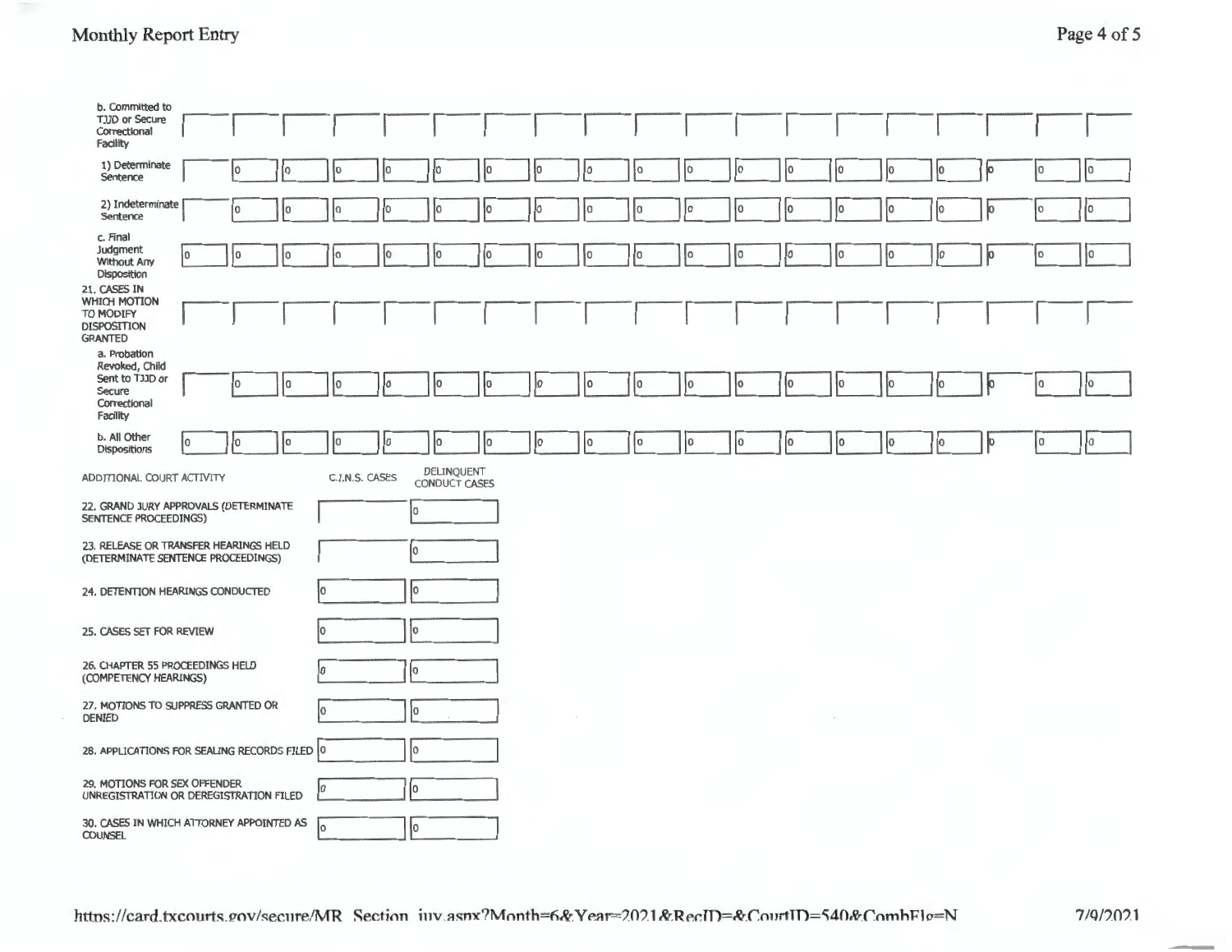# Monthly Report Entry Page 5 of 5

| 31. CASES WITH RETAINED COUNSEL |         |  |
|---------------------------------|---------|--|
| <b>Notes:</b>                   |         |  |
| <b>Prepared By:</b>             | eleste) |  |

Submit

 $\ddot{\phantom{a}}$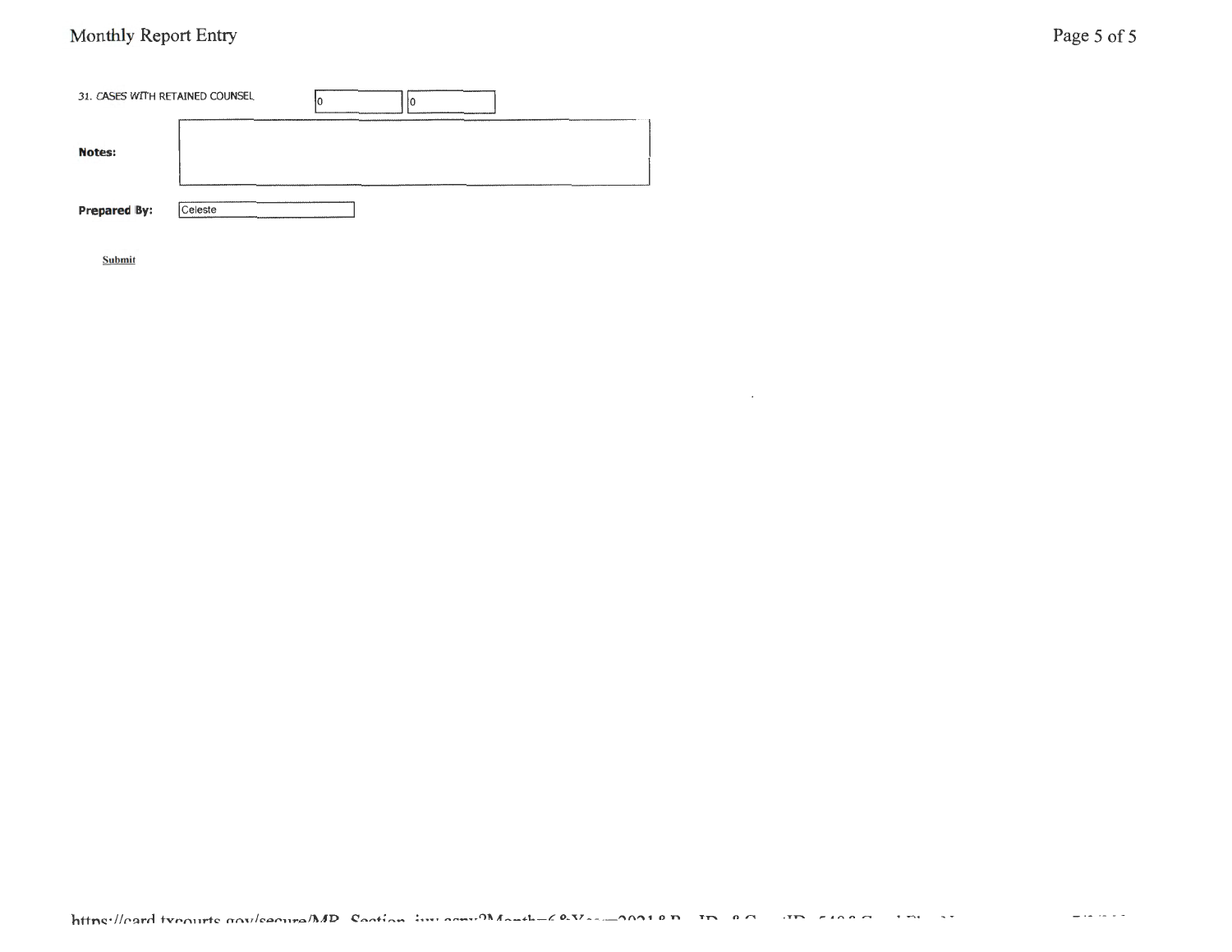$-1 - 1 - 1 =$ 

|                                                                                      | THE TEXAS OFFICE OF COURT ADMINISTRATION<br><b>Court Activity Reporting and Directory System</b> |                                                        |                                                          |                  |                        |           |                    |
|--------------------------------------------------------------------------------------|--------------------------------------------------------------------------------------------------|--------------------------------------------------------|----------------------------------------------------------|------------------|------------------------|-----------|--------------------|
| Build Version 1.1.7508.20106                                                         | Last Login: 6/9/2021 9:13:39 AM                                                                  |                                                        |                                                          | Home Logout Help |                        |           |                    |
|                                                                                      | <b>Constitutional County Court: County Court</b><br>Judge: Dan Looten<br>Clerk: Celeste Bichsel  |                                                        |                                                          |                  |                        |           |                    |
| County Main Menu> Monthly Report Search> Monthly Report                              |                                                                                                  |                                                        |                                                          |                  |                        |           |                    |
| <b>Criminal</b><br><b>Hate Crimes</b>                                                | <b>Civil</b><br><b>Juvenile</b>                                                                  | <b>Probate</b>                                         | <b>Mental Health</b>                                     |                  |                        |           |                    |
| 520330001, Carson County, County Court: June 2021<br>Report was Entered Successfully |                                                                                                  |                                                        |                                                          |                  |                        |           |                    |
| <b>CASES ON DOCKET</b>                                                               |                                                                                                  | Independent Dependent<br>Administration Administration | Decedents' Estates<br>All Other<br>Estate<br>Proceedings | Minor            | Guardianships<br>Adult | All Other | <b>Total Cases</b> |
| No Activity $\square$                                                                |                                                                                                  |                                                        |                                                          |                  |                        |           |                    |
| 1. NEW CASES, APPLICATIONS OR WILL/GUARDIANSHIP CONTESTS FILED                       |                                                                                                  | lo.                                                    | lо                                                       | ١o               | 10                     | jо        | ł1                 |
| 2. OTHER CASES ADDED                                                                 |                                                                                                  |                                                        |                                                          |                  |                        |           |                    |
| a. Ancillary Cases                                                                   |                                                                                                  | I٥<br>O                                                | 10                                                       | Jо               | lo                     | 10        | ю                  |
| b. All Other Matters                                                                 |                                                                                                  | lo                                                     | l٥                                                       | I٥               | ł٥                     | l٥        | łо                 |
| 3. INVENTORIES FILED                                                                 |                                                                                                  | ÌО                                                     |                                                          | I٥               | I٥                     |           |                    |
| 4. GUARDIANSHIP OF PERSON REPORTS FILED                                              |                                                                                                  |                                                        |                                                          | Įо               | 0                      |           | Ю                  |
| 5. ANNUAL OR FINAL ACCOUNTS FILED                                                    |                                                                                                  |                                                        |                                                          |                  |                        |           |                    |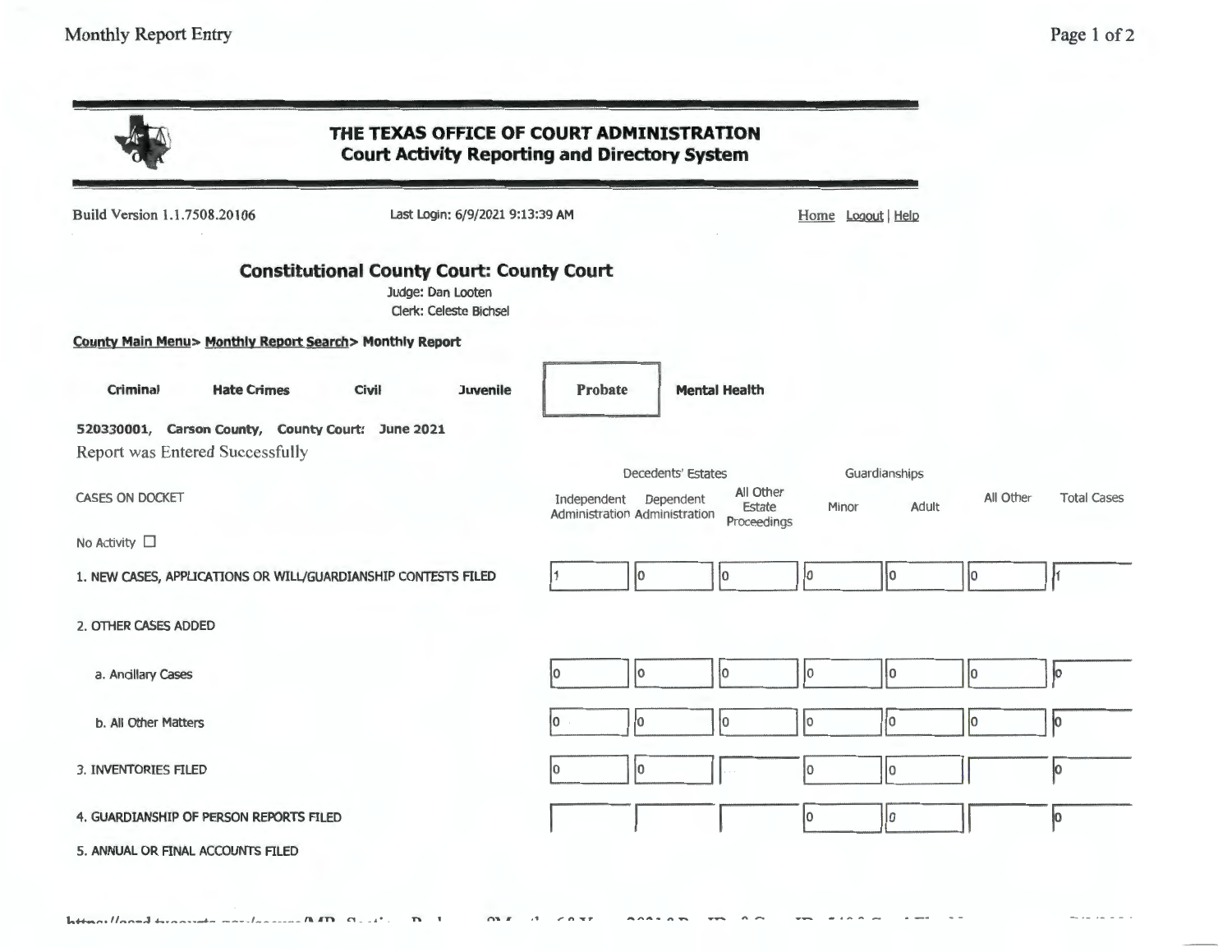|                                                                    |       | łО |   | I٥ |  |  |
|--------------------------------------------------------------------|-------|----|---|----|--|--|
| Additional Information                                             | Total |    |   |    |  |  |
| <b>6. GUARDIANSHIPS</b>                                            |       |    |   |    |  |  |
| a. Dismissed or Denied                                             | 0     |    |   |    |  |  |
| b. Granted                                                         | 0     |    |   |    |  |  |
| c. Closed                                                          |       |    |   |    |  |  |
| d. Active                                                          |       |    |   |    |  |  |
| 7. CH. 1102 INVESTIGATIONS (EMERGENCY<br><b>GUARDIANSHIP)</b>      | 0     |    |   |    |  |  |
| 8. CHAPTER 48 REMOVALS                                             | 0     |    |   |    |  |  |
| 9. HEARINGS HELD                                                   |       |    |   |    |  |  |
| 10. CASES IN WHICH PLAINTIFF/PETITIONER<br><b>REPRESENTED SELF</b> | 0     |    |   |    |  |  |
| <b>Notes:</b>                                                      |       |    | ⌒ |    |  |  |
|                                                                    |       |    |   |    |  |  |
| Prepared By: Celeste Bichsel                                       |       |    |   |    |  |  |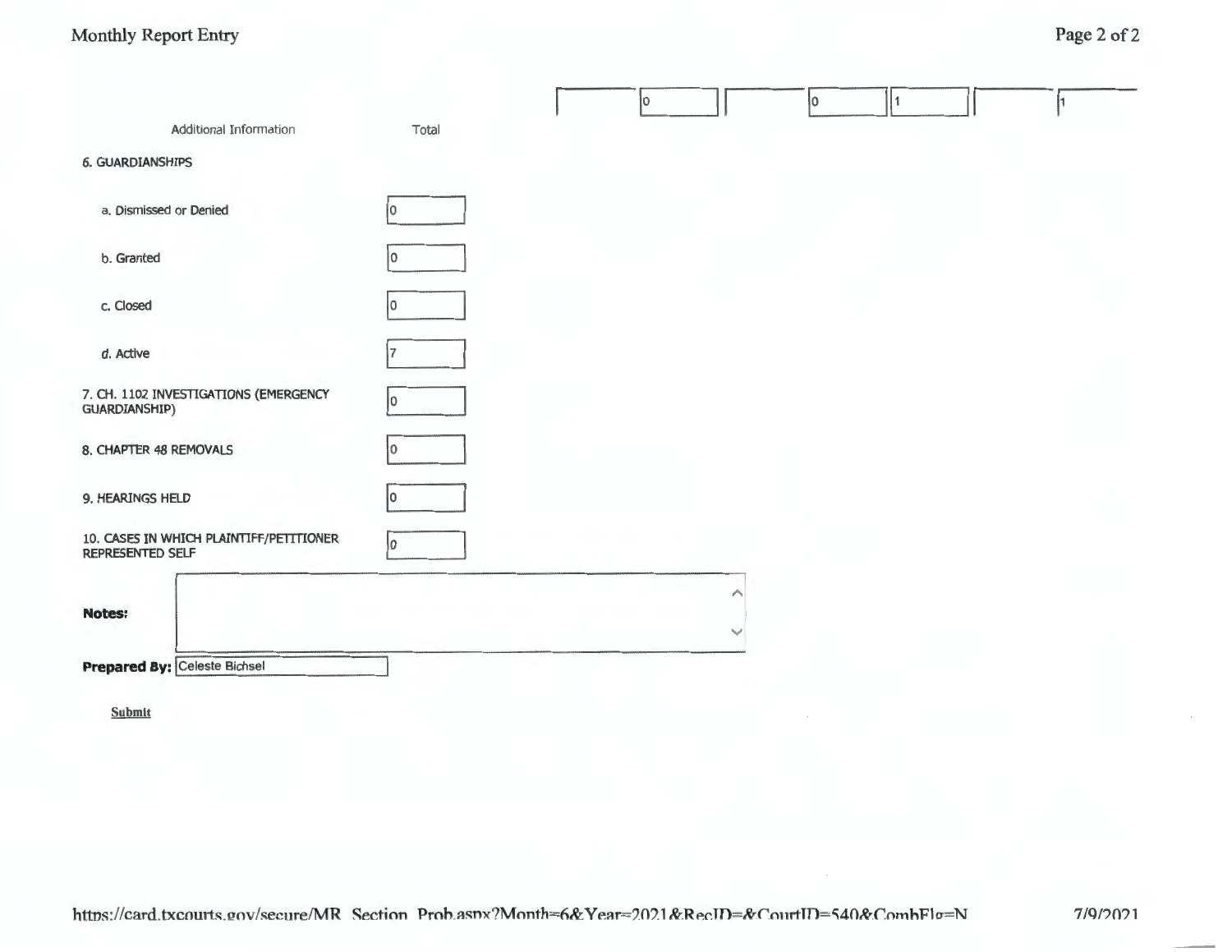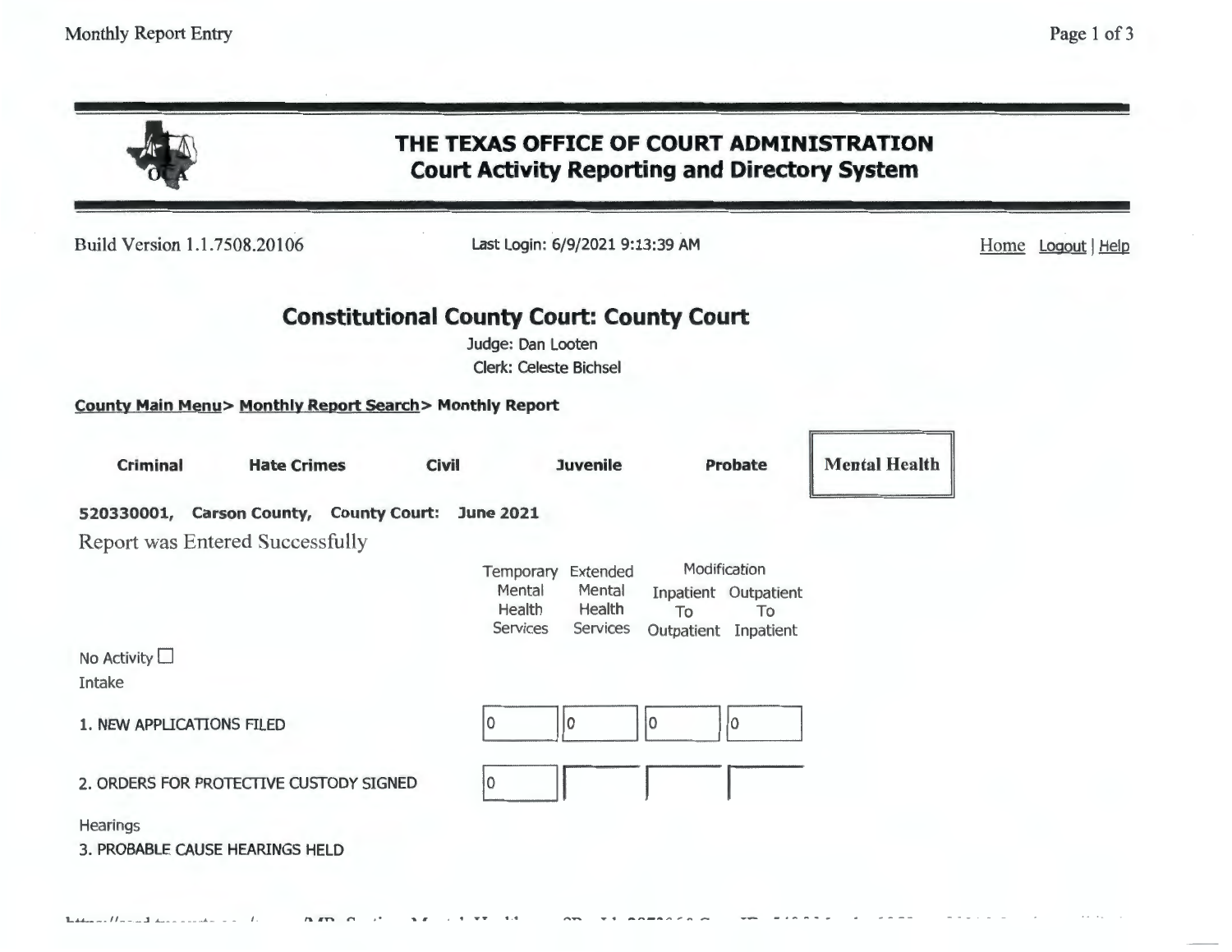

10. DISPOSITION AT HEARING

a. Denied